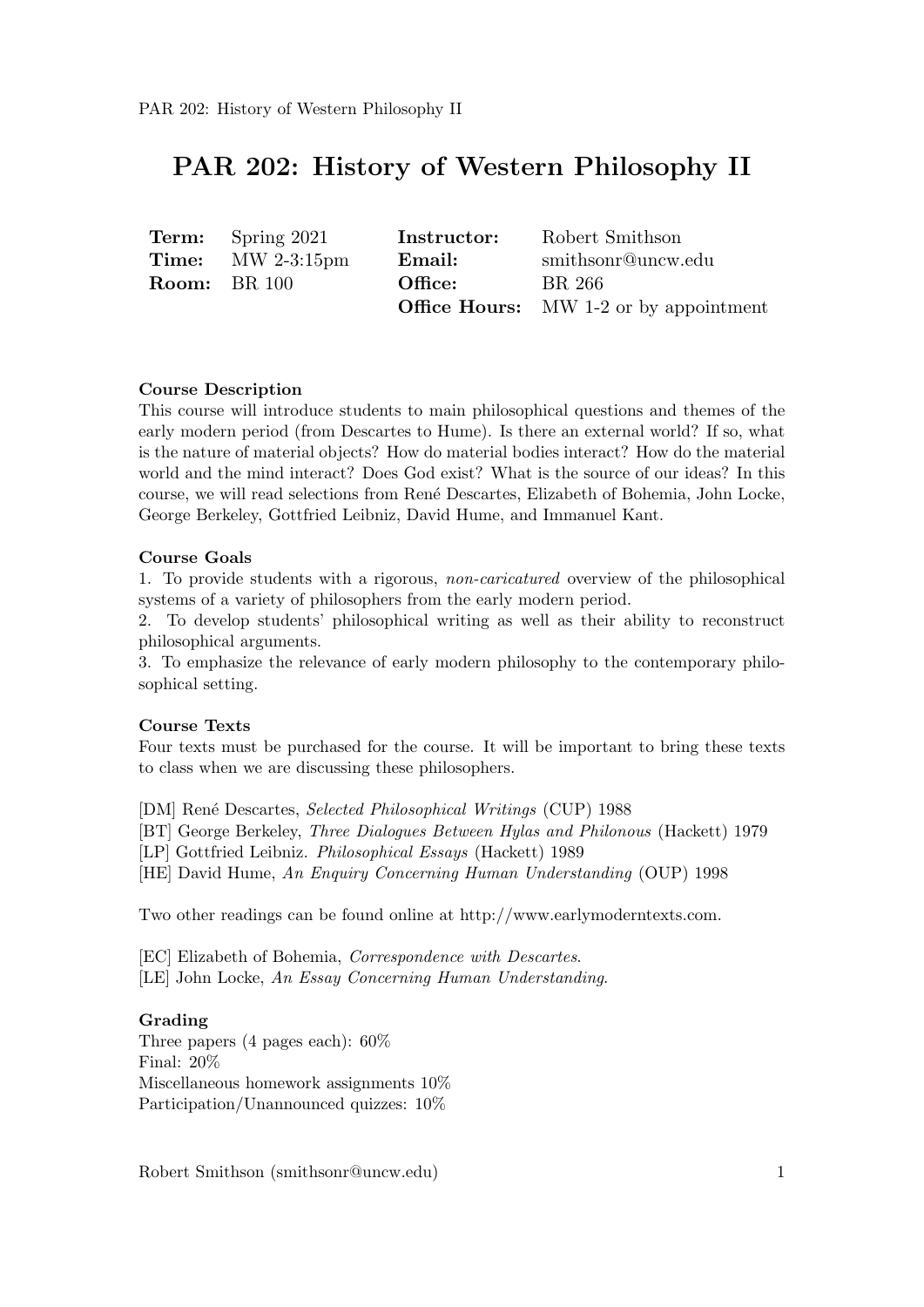#### Papers

In light of the second listed goal for the course, there will be a series of paper assignments throughout the term, each 4 pages long (double-spaced). There will be a different prompt (or prompts) for each of the course's five units. Students are required to respond to three of those prompts. Students have the option of submitting papers for four units; if four papers are submitted, the instructor will drop the lowest paper score.

Topics for papers will be handed out three weeks prior to the due date. Papers should be emailed to me by the beginning of class period on the assigned due date. Students will lose a third of a letter grade for each day a paper is late. To facilitate anonymous grading, only include your identification number (and not your name) at the top of the document. For helpful advice on writing philosophy papers, see Jim Pryor's introduction: www.jimpryor.net/teaching/guidelines/writing.html.

## Attendance

The participation grade takes into account both attendance and discussion in class. Class attendance is mandatory. Students arriving late will receive reduced credit for attendance that day. Students leaving class early will also receive reduced credit.

The professor will accommodate a reasonable number of excused absences for religious holidays and official off-campus college business such as academic conference presentations and athletic competitions. However, students must discuss with the professor the dates of the anticipated absences no later than the last day of the drop period. Students must present to their professor written evidence of the anticipated absences and discuss with him/her how and when make-up work should be completed prior to missing the class. Students should not expect to receive allowance for excused absences if they do not meet with the professor beforehand and clarify the dates as necessary.

Absences will be addressed by the professor in accordance with his attendance policy. The professor retains the right to determine what would be considered to be a reasonable number of absences (excused or otherwise) for the course. A student will not fail a course because the number of religious observances and/or college business absences exceed the number of absences allowed, except if excessive absences make it impossible to fulfill the expectations of the course. The student's class participation grade in the course, though, may still be affected.

#### Honor Code

All students enrolled at UNCW are subject to the UNCW Student Academic Honor Code, which is intended to help every member of the UNCW community appreciate the high value placed on academic integrity and the means that will be employed to ensure its preservation. Students are expected to perpetuate a campus culture in which each student does his or her own work while relying on appropriate resources for assistance. In such a climate, students enjoy a special trust that they are members of a unique community in which one's thoughts and words are attributed correctly and with proper ownership, and in which there is little need for systems to sanction those who cheat. As such, all UNCW students shall commit to the principles and spirit of the Honor Code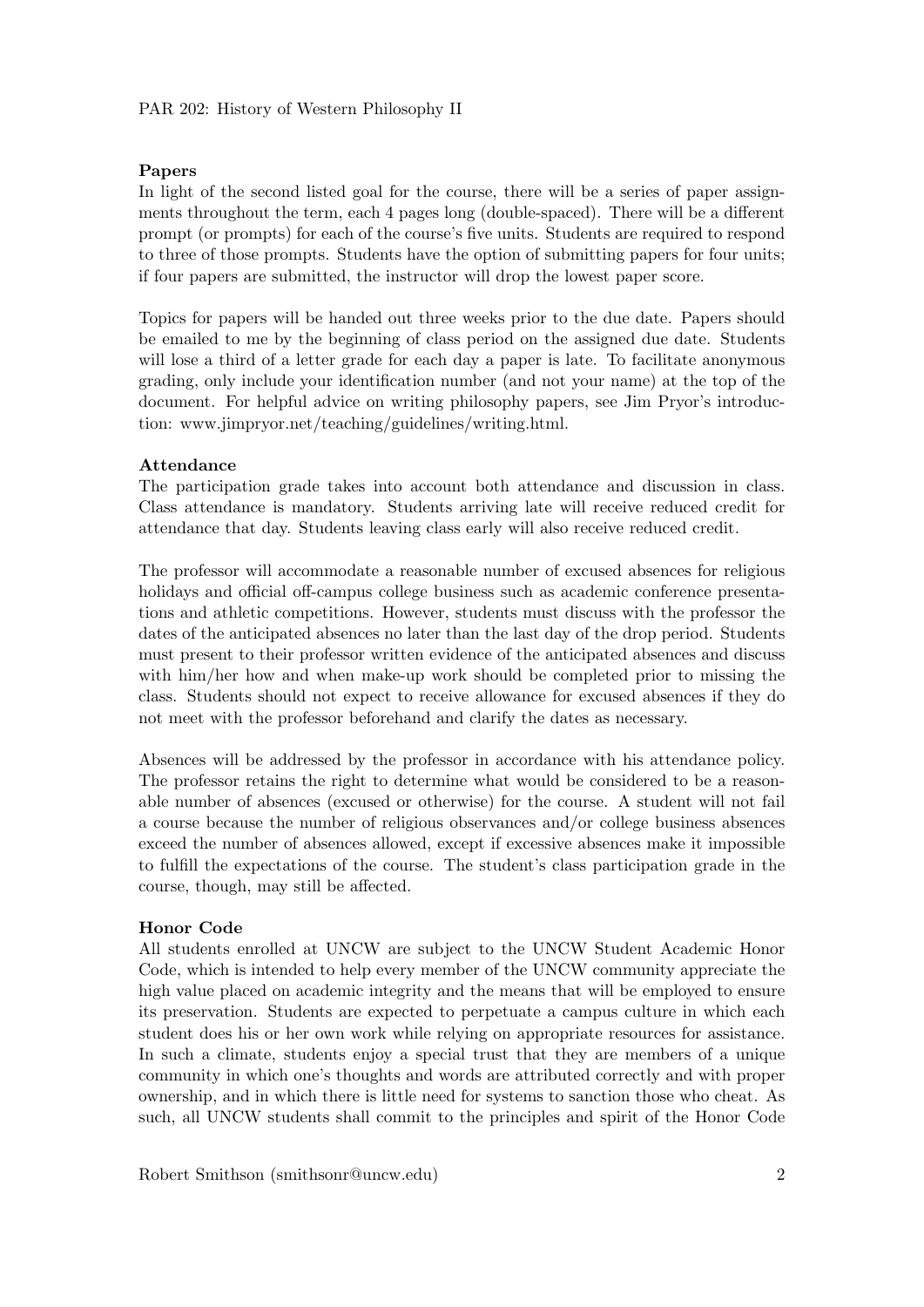by adhering to the following pledge:

As a student at The University of North Carolina Wilmington, I am committed to honesty and truthfulness in academic inquiry and in the pursuit of knowledge. I pledge to uphold and promote the UNCW Student Academic Honor Code.

More information on the Honor Code is available at the following website:

http://www.uncw.edu/odos/honorcode/.

Please be especially familiar with UNCW's position on plagiarism as outlined in the UNCW Student Handbook. Plagiarism is a form of academic dishonesty in which you take someone else's ideas and represent them as your own. Here are some examples of plagiarism:

1. You write about someone else's work in your paper and do not give them credit for it by referencing them.

2. You give a presentation and use someone else's ideas and do not state that the ideas are the other person's.

3. You get ideas from some other reference material and do not reference that material.

## Accessibility Services

It is very important that this classroom be an inclusive environment that meets the learning needs of all of its students. If you are a person with a disability and anticipate needing any type of academic accommodations in order to fully participate in your classes, please contact the Office of Disability Services (962-7555). Please give me a copy of the letter you receive from Office of Disability Services detailing class accommodations you may need. If you require accommodation for test-taking, please make sure I have the referral letter no fewer than three days before the test.

# Title IX Statement

UNCW practices a zero tolerance policy for any kind of violent or harassing behavior. If you are experiencing an emergency of this type contact the police at 911 or UNCW CARE at 962- 2273. Resources for individuals concerned with a violent or harassing situation can be located at http://uncw.edu/noharm/resources/index.html.

# University Learning Center

The University Learning Center's (ULC) mission is to help students become successful, independent learners. Tutoring at the ULC is NOT remediation: the ULC offers a different type of learning opportunity for those students who want to increase the quality of their education. ULC services are free to all UNCW students and include the following: —Learning Services (University Learning Center) http://uncw.edu/ulc/learning/

—Math Services http://www.uncw.edu/ulc/math/index.html

—Supplemental Instruction http://www.uncw.edu/ulc/si/index.html

—Writing Services http://www.uncw.edu/ulc/writing/index.html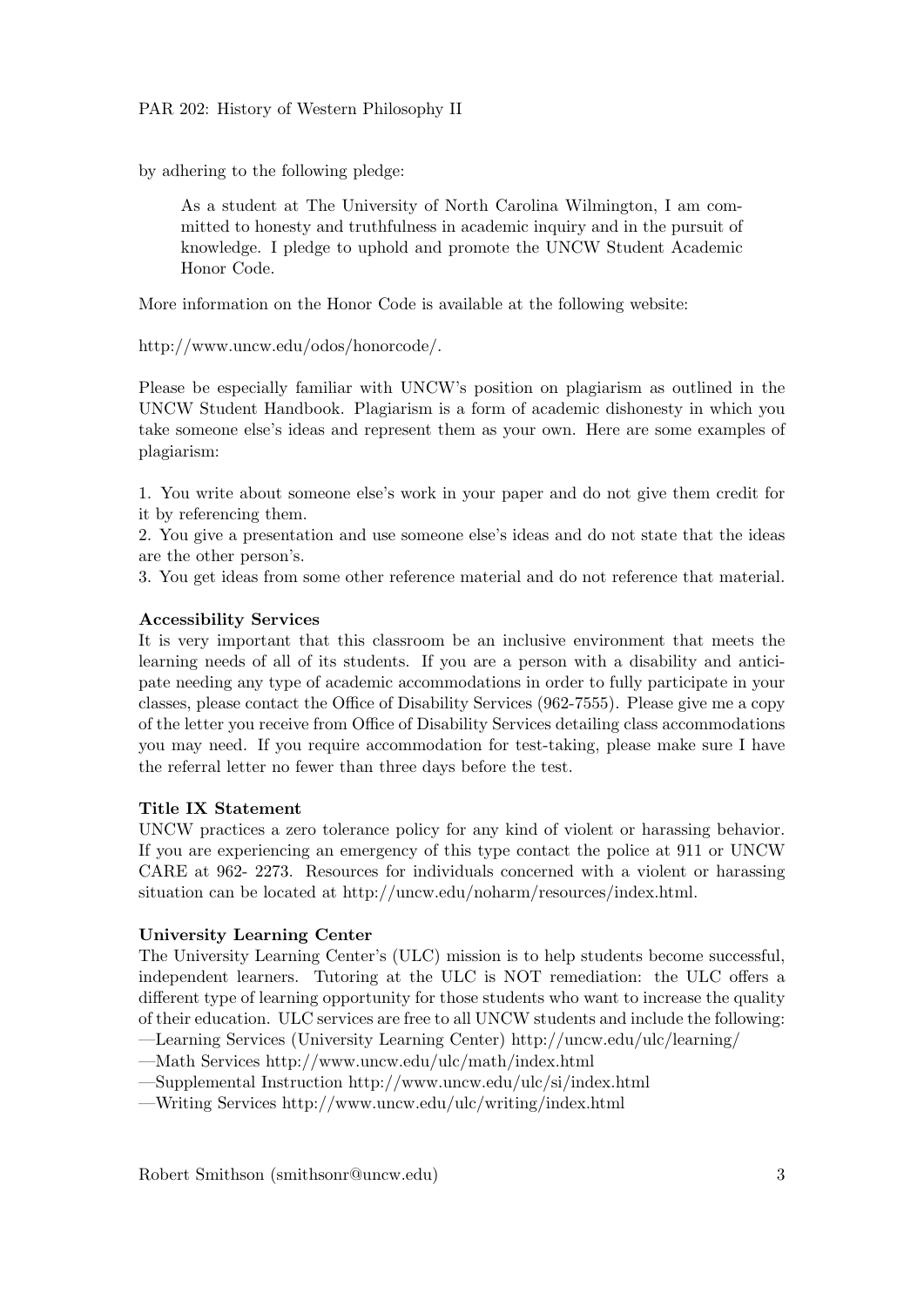# Electronic Device Policy

In order to promote classroom discussion, no laptops, tablets, phones, etc. are permitted during class except by instructor permission.

In order to protect the integrity of the classroom experience, the use of recording devices is limited to either the expressed permission of the faculty member or with proper documentation from the Office of Accessibility Services.

# Course Schedule

This schedule is subject to change, depending on the progress of the discussion in the class. If there are changes, I will make note of them in class and will send out an email about the changes. Next to each class period, there is an assigned reading. The reading for 08/26 should be completed before class on 01/25, etc.

In addition to the listed reading, there is typically a handout summarizing the material discussed in class. This handout will be made available on Canvas. If it is helpful to you, you are able to read the handout prior to class, but this is not required.

| Date      | Topic/[Reading Assignment]                                                                                                                                                 |
|-----------|----------------------------------------------------------------------------------------------------------------------------------------------------------------------------|
| W $1/20$  | Syllabus/Background. Descartes' epistemology, sources of doubt<br>[DS, First Meditation], [Blackboard handout: "Meditation 1 Arguments]                                    |
| $M\ 1/25$ | The cogito, essence vs. existence, Descartes' view of the thinking self<br>[DS, Second Meditation], [Blackboard handout: "Wax Argument"]                                   |
| $W_1/27$  | NO CLASS (philosophy job talk, makeup class TBA)                                                                                                                           |
| $M$ 2/1   | Clear and distinct perceptions, three versions of the causal argument, other ideas<br>[DS, Third Meditation], [Blackboard handout: "Causal Arguments"]                     |
| W $2/3$   | [Optional: Nolan & Nelson (2007), "Proofs for the existence of God".]<br>NO CLASS (philosophy job talk, makeup class TBA)                                                  |
| $M$ 2/08  | Descartes' ontological argument, objections<br>[DS, Fifth Meditation], [Blackboard handout: "Ontological arguments"]                                                       |
| W $2/10$  | The Cartesian Circle: three interpretations                                                                                                                                |
|           | [DS, Fifth Meditation], [Blackboard handout: Cartesian Circle],<br>[Optional reading: Newman & Nelson (1999), "Circumventing the Cartesian Circle".]                       |
| $M$ 2/15  | Non-deceiving God argument, dualism, Elizabeth's objection, writing philosophy<br>[DS, Sixth Meditation], [EC, pp. 1-8], [Blackboard handout: argument for external world] |
| W $2/17$  | The "plain historical method", the primary/secondary distinction<br>[LE, Book 1- ch. 1] [Optional: excerpts from Priselac (2012)]                                          |
| $M\ 2/22$ | Locke's arguments against innatism<br>[LE, Book 1- ch. 2], [Blackboard handout: arguments against innatism]                                                                |
| $W_2/24$  | Lockean ideas, Locke on knowledge of the external world                                                                                                                    |
|           |                                                                                                                                                                            |

Robert Smithson (smithsonr@uncw.edu) 4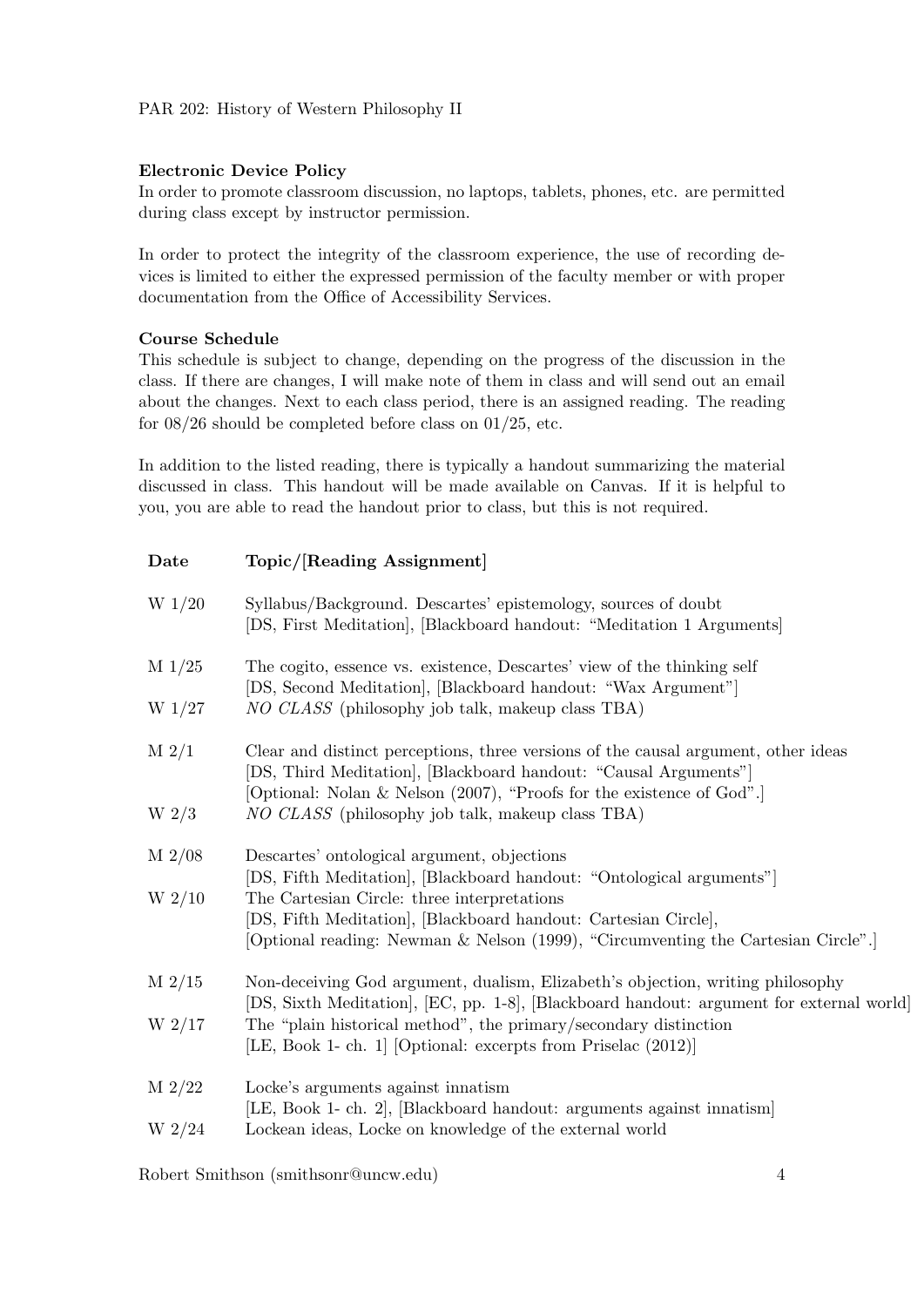|                 | [LE, Book 2- ch. 1-6, 8 16, 17]<br>[Blackboard handout: Lockean knowledge of the external world]<br>[Optional: excerpts from Priselac (2012) Locke's Naturalized Epistemology]                  |
|-----------------|-------------------------------------------------------------------------------------------------------------------------------------------------------------------------------------------------|
| $M\frac{3}{01}$ | Berkeleyan background, secondary qualities, primary qualities<br>[BT, Dialogue 1, pp. 2-26] [Blackboard handout: analyses of matter]                                                            |
| $W$ 3/03        | Absolute qualities, anti-abstraction arguments,<br>[BT, Dialogue 1, pp. $26-35$ ]                                                                                                               |
| $M\frac{3}{08}$ | The master argument<br>[BT, Dialogue 1, pp. 35-42] [Blackboard handout: master argument]                                                                                                        |
| $W_3/10$        | Idealist argument for God's existence, causation, other analyses of matter<br>[BT, Dialogue 2, pp. 45-59] [Blackboard handout: dialogue 2 notes]                                                |
| $M\frac{3}{15}$ | Berkeley's immaterialism, ordinary objects<br>$[BT, Dialogue 3, pp. 60-68]$                                                                                                                     |
| $W$ 3/17        | Objections to immaterialism<br>$[BT, Dialogue 3, pp. 68-94]$                                                                                                                                    |
| $M\frac{3}{22}$ | Leibnizian background, Cartesian physics, objections to Cartesian physics<br>[DS: Principles II(10-23,64); LP: A New System of Nature]<br>[Blackboard handout: objections to Cartesian physics] |
| W $3/24$        | Objections to Cartesian physics, atomism<br>[LP: de Volder letters (178-181), On Body and Force]                                                                                                |
| $M\frac{3}{29}$ | Features of monads (and motivations)<br>[LP: Monadology 1-35]                                                                                                                                   |
| $W$ 3/31        | Llevels of monads, arguments for God, problem of evil<br>[LP: Monadology 1-70] [Blackboard handout: Cosmological handouts]                                                                      |
| $M\ 4/5$        | Relation between monads and bodies, reflecting the universe, pre-established harmony<br>[LP: Monadology 70-90, , de Volder letters (178-181), A New System of Nature]                           |
| $W_4/7$         | Humean background, methodology, missing shade of blue<br>[HE: sections 1-2] [Blackboard handout: Hume's methodology]                                                                            |
| $M\ 4/12$       | Relations of ideas, matters of fact, problem of induction<br>[HE: sections 3-5] [Blackboard handout: problem of induction]                                                                      |
| $M\ 4/14$       | Problem of induction<br>[HE: sections 3-5]                                                                                                                                                      |
| $M\ 4/19$       | Necessary connections, Hume on causation<br>[HE: sections 6,7] [Blackboard handout: Hume on causation]                                                                                          |
| $W_4/21$        | Necessary connections, Hume on causation (continued)<br>[HE: sections $6,7$ ]                                                                                                                   |
| $M\ 4/26$       | Hume on liberty                                                                                                                                                                                 |

Robert Smithson (smithsonr@uncw.edu) 5